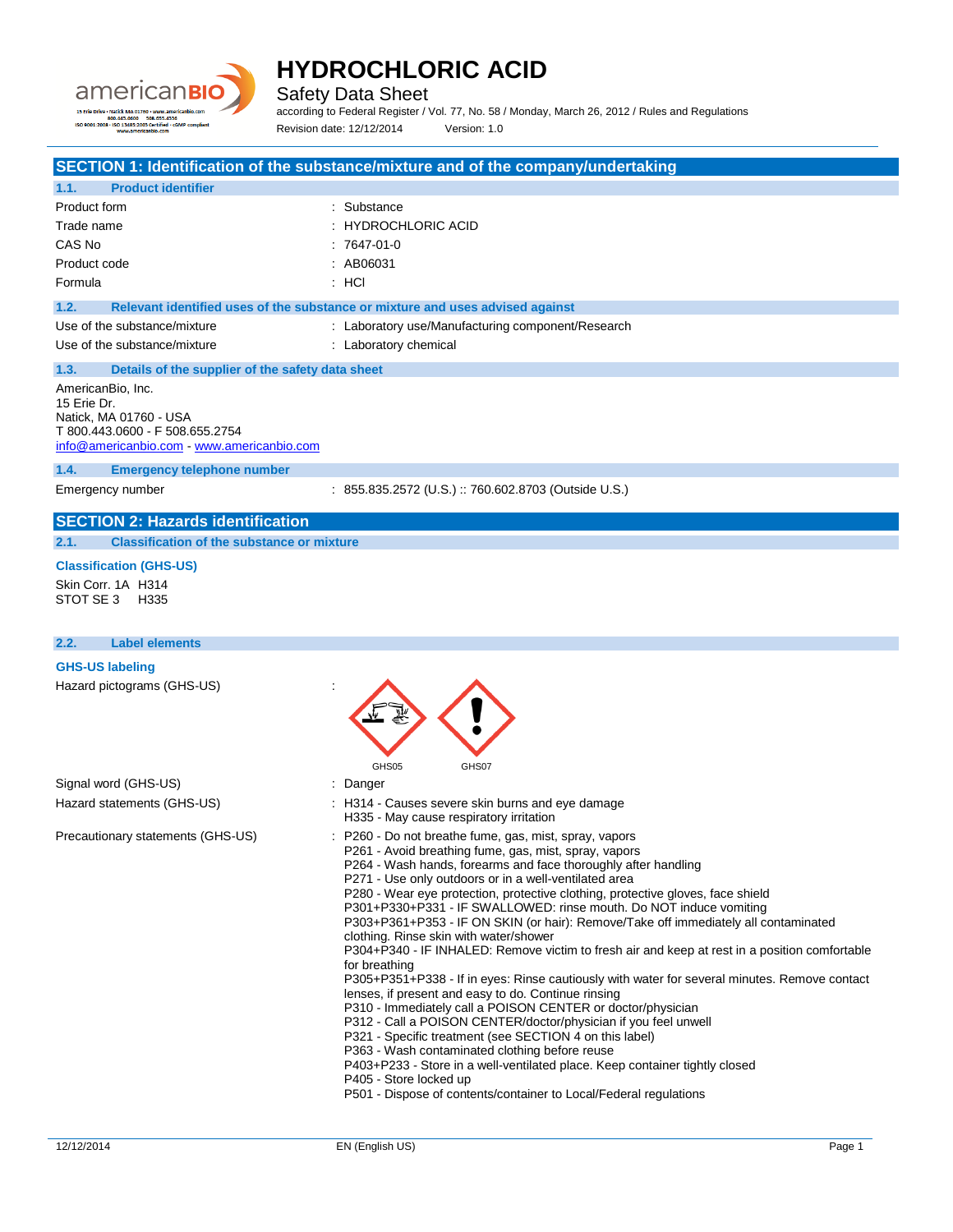## Safety Data Sheet

according to Federal Register / Vol. 77, No. 58 / Monday, March 26, 2012 / Rules and Regulations

| 2.3.<br><b>Other hazards</b>                                        |             |                                                                                                                                                                                     |      |                                                                                                                                                                                                                                                                                                                                                                                                                                                                                                                                                                                                                     |
|---------------------------------------------------------------------|-------------|-------------------------------------------------------------------------------------------------------------------------------------------------------------------------------------|------|---------------------------------------------------------------------------------------------------------------------------------------------------------------------------------------------------------------------------------------------------------------------------------------------------------------------------------------------------------------------------------------------------------------------------------------------------------------------------------------------------------------------------------------------------------------------------------------------------------------------|
| No additional information available                                 |             |                                                                                                                                                                                     |      |                                                                                                                                                                                                                                                                                                                                                                                                                                                                                                                                                                                                                     |
| 2.4.<br><b>Unknown acute toxicity (GHS-US)</b>                      |             |                                                                                                                                                                                     |      |                                                                                                                                                                                                                                                                                                                                                                                                                                                                                                                                                                                                                     |
| No data available                                                   |             |                                                                                                                                                                                     |      |                                                                                                                                                                                                                                                                                                                                                                                                                                                                                                                                                                                                                     |
| <b>SECTION 3: Composition/information on ingredients</b>            |             |                                                                                                                                                                                     |      |                                                                                                                                                                                                                                                                                                                                                                                                                                                                                                                                                                                                                     |
| 3.1.<br><b>Substance</b>                                            |             |                                                                                                                                                                                     |      |                                                                                                                                                                                                                                                                                                                                                                                                                                                                                                                                                                                                                     |
| <b>Name</b>                                                         |             | <b>Product identifier</b>                                                                                                                                                           | $\%$ | <b>Classification (GHS-US)</b>                                                                                                                                                                                                                                                                                                                                                                                                                                                                                                                                                                                      |
| <b>HYDROCHLORIC ACID</b><br>(Main constituent)                      |             | (CAS No) 7647-01-0                                                                                                                                                                  | 100  | Skin Corr. 1A, H314<br>STOT SE 3, H335                                                                                                                                                                                                                                                                                                                                                                                                                                                                                                                                                                              |
| Full text of H-phrases: see section 16                              |             |                                                                                                                                                                                     |      |                                                                                                                                                                                                                                                                                                                                                                                                                                                                                                                                                                                                                     |
| 3.2.<br><b>Mixture</b>                                              |             |                                                                                                                                                                                     |      |                                                                                                                                                                                                                                                                                                                                                                                                                                                                                                                                                                                                                     |
| Not applicable                                                      |             |                                                                                                                                                                                     |      |                                                                                                                                                                                                                                                                                                                                                                                                                                                                                                                                                                                                                     |
| <b>SECTION 4: First aid measures</b>                                |             |                                                                                                                                                                                     |      |                                                                                                                                                                                                                                                                                                                                                                                                                                                                                                                                                                                                                     |
| <b>Description of first aid measures</b><br>4.1.                    |             |                                                                                                                                                                                     |      |                                                                                                                                                                                                                                                                                                                                                                                                                                                                                                                                                                                                                     |
| First-aid measures general                                          |             | Depending on the victim's condition: doctor/hospital. Never give anything by mouth to an                                                                                            |      | : Check the vital functions. Unconscious: maintain adequate airway and respiration. Respiratory<br>arrest: artificial respiration or oxygen. Cardiac arrest: perform resuscitation. Victim conscious with<br>laboured breathing: half-seated. Victim in shock: on his back with legs slightly raised. Vomiting:<br>prevent asphyxia/aspiration pneumonia. Prevent cooling by covering the victim (no warming up).<br>Keep watching the victim. Give psychological aid. Keep the victim calm, avoid physical strain.<br>unconscious person. If you feel unwell, seek medical advice (show the label where possible). |
| First-aid measures after inhalation                                 | unwell.     | Remove the victim into fresh air. Respiratory problems: consult a doctor/medical service.                                                                                           |      | Remove to fresh air and keep at rest in a position comfortable for breathing. Immediately call a<br>POISON CENTER or doctor/physician. Call a POISON CENTER/doctor/physician if you feel                                                                                                                                                                                                                                                                                                                                                                                                                            |
| First-aid measures after skin contact                               |             | Immediately call a POISON CENTER or doctor/physician.                                                                                                                               |      | Wash immediately with PE-glycol 400. Wash immediately with lots of water (15 minutes)/shower.<br>Remove clothing while washing. Do not remove clothing if it sticks to the skin. Cover wounds<br>with sterile bandage. Consult a doctor/medical service. If burned surface > 10%: take victim to<br>hospital. Remove/Take off immediately all contaminated clothing. Rinse skin with water/shower.                                                                                                                                                                                                                  |
| First-aid measures after eye contact                                |             | doctor/physician.                                                                                                                                                                   |      | Rinse immediately with plenty of water for 15 minutes. Do not apply neutralizing agents. Take<br>victim to an ophthalmologist. Rinse cautiously with water for several minutes. Remove contact<br>lenses, if present and easy to do. Continue rinsing. Immediately call a POISON CENTER or                                                                                                                                                                                                                                                                                                                          |
| First-aid measures after ingestion                                  |             | vomiting. Immediately consult a doctor/medical service. Call Poison Information Centre<br>vomiting. Immediately call a POISON CENTER or doctor/physician.                           |      | Rinse mouth with water. Immediately after ingestion: give lots of water to drink. Do not induce<br>(www.big.be/antigif.htm). Take the container/vomit to the doctor/hospital. Do not give chemical<br>antidote. Ingestion of large quantities: immediately to hospital. Rinse mouth. Do NOT induce                                                                                                                                                                                                                                                                                                                  |
| 4.2.<br>Most important symptoms and effects, both acute and delayed |             |                                                                                                                                                                                     |      |                                                                                                                                                                                                                                                                                                                                                                                                                                                                                                                                                                                                                     |
| Symptoms/injuries                                                   |             | : Causes severe skin burns and eye damage.                                                                                                                                          |      |                                                                                                                                                                                                                                                                                                                                                                                                                                                                                                                                                                                                                     |
| Symptoms/injuries after inhalation                                  | irritation. | : Dry/sore throat. Coughing. Irritation of the respiratory tract. Irritation of the nasal mucous<br>MAY APPEAR LATER: Risk of pneumonia. Risk of lung oedema. May cause respiratory |      | membranes. EXPOSURE TO HIGH CONCENTRATIONS: Respiratory difficulties. Possible<br>laryngeal spasm/oedema. Corrosion of the upper respiratory tract. FOLLOWING SYMPTOMS                                                                                                                                                                                                                                                                                                                                                                                                                                              |
| Symptoms/injuries after skin contact                                |             | Caustic burns/corrosion of the skin.                                                                                                                                                |      |                                                                                                                                                                                                                                                                                                                                                                                                                                                                                                                                                                                                                     |

**4.3. Indication of any immediate medical attention and special treatment needed**

Symptoms/injuries after eye contact : Corrosion of the eye tissue. Permanent eye damage.

No additional information available

| <b>SECTION 5: Firefighting measures</b> |                                                                                                                                       |
|-----------------------------------------|---------------------------------------------------------------------------------------------------------------------------------------|
| 5.1.<br><b>Extinguishing media</b>      |                                                                                                                                       |
| suitable extinguishing media            | : EXTINGUISHING MEDIA FOR SURROUNDING FIRES: All extinguishing media allowed. Foam.<br>Dry powder. Carbon dioxide. Water spray. Sand. |
| Unsuitable extinguishing media          | : No unsuitable extinguishing media known. Do not use a heavy water stream.                                                           |

Symptoms/injuries after ingestion : Burns to the gastric/intestinal mucosa. Blood in vomit. Possible esophageal perforation. Shock.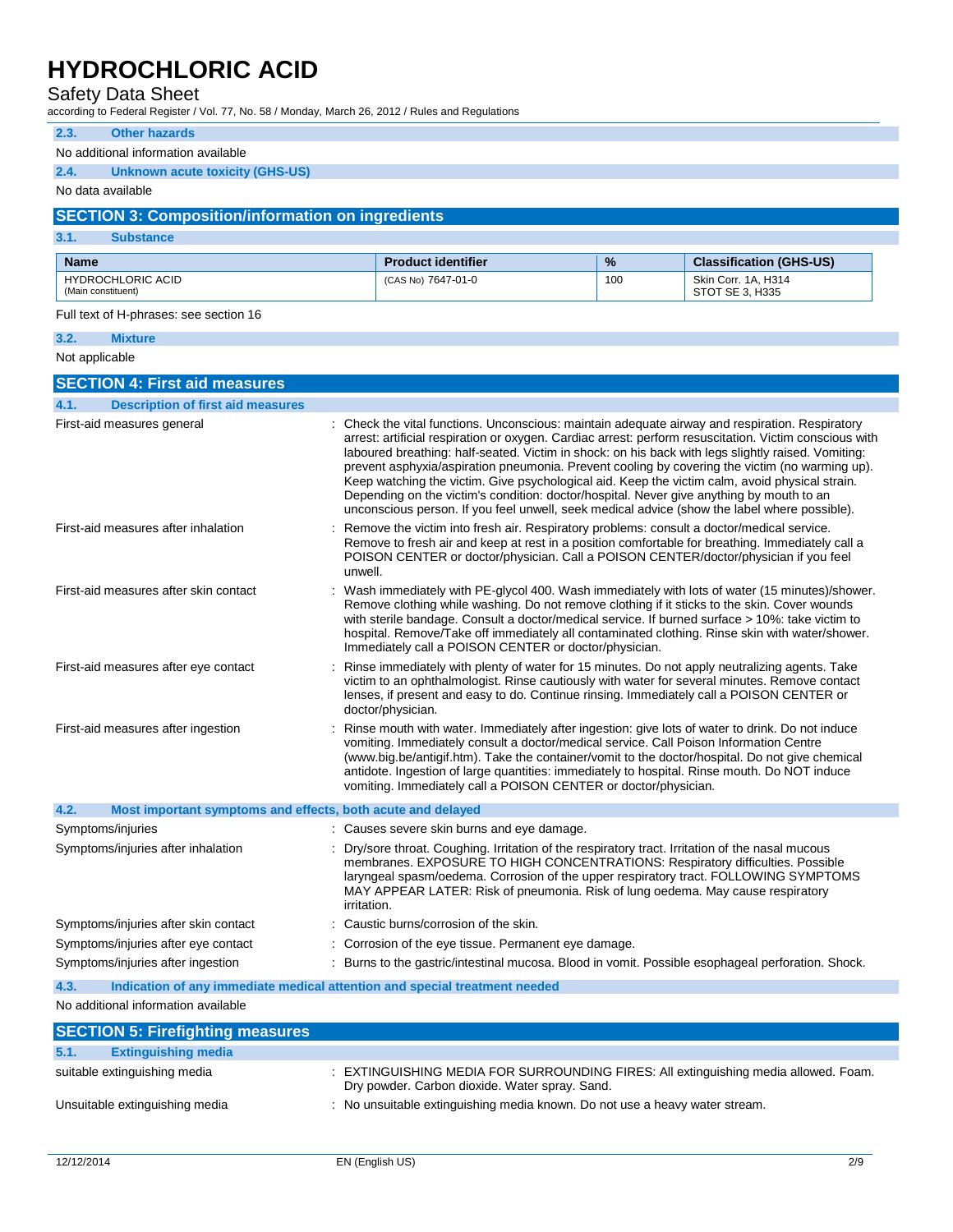Safety Data Sheet

according to Federal Register / Vol. 77, No. 58 / Monday, March 26, 2012 / Rules and Regulations

| 5.2.<br>Special hazards arising from the substance or mixture |                                                                                                                                                                                                                                                                                                                                                                                                                                                                    |
|---------------------------------------------------------------|--------------------------------------------------------------------------------------------------------------------------------------------------------------------------------------------------------------------------------------------------------------------------------------------------------------------------------------------------------------------------------------------------------------------------------------------------------------------|
| Fire hazard                                                   | : DIRECT FIRE HAZARD. Non combustible. INDIRECT FIRE HAZARD. Reactions involving a fire<br>hazard: see "Reactivity Hazard".                                                                                                                                                                                                                                                                                                                                        |
| <b>Explosion hazard</b>                                       | INDIRECT EXPLOSION HAZARD. Reactions with explosion hazards: see "Reactivity Hazard".                                                                                                                                                                                                                                                                                                                                                                              |
| Reactivity                                                    | Decomposes on exposure to temperature rise: release of (highly) toxic gases/vapours (chlorine).<br>On exposure to air: release of corrosive mist. Reacts violently with (some) bases. Reacts<br>exothermically with many compounds. Reacts with (strong) oxidizers: release of (highly) toxic<br>gases/vapours (chlorine). Reacts with (some) metals: release of highly flammable gases/vapours<br>(hydrogen). Thermal decomposition generates : Corrosive vapors. |
| 5.3.<br><b>Advice for firefighters</b>                        |                                                                                                                                                                                                                                                                                                                                                                                                                                                                    |
| Precautionary measures fire                                   | : Exposure to fire/heat: keep upwind. Exposure to fire/heat: consider evacuation. Exposure to<br>fire/heat: seal off low-lying areas. Exposure to fire/heat: have neighbourhood close doors and<br>windows.                                                                                                                                                                                                                                                        |
| Firefighting instructions                                     | Dilute toxic gases with water spray. Take account of toxic fire-fighting water. Use water<br>moderately and if possible collect or contain it. Use water spray or fog for cooling exposed<br>containers. Exercise caution when fighting any chemical fire. Avoid (reject) fire-fighting water to<br>enter environment.                                                                                                                                             |
| Protection during firefighting                                | Heat/fire exposure: compressed air/oxygen apparatus. Do not enter fire area without proper<br>protective equipment, including respiratory protection.                                                                                                                                                                                                                                                                                                              |
| <b>SECTION 6: Accidental release measures</b>                 |                                                                                                                                                                                                                                                                                                                                                                                                                                                                    |
| 6.1.                                                          | Personal precautions, protective equipment and emergency procedures                                                                                                                                                                                                                                                                                                                                                                                                |
| 6.1.1.<br>For non-emergency personnel                         |                                                                                                                                                                                                                                                                                                                                                                                                                                                                    |
| Protective equipment                                          | : Gloves. Face-shield. Corrosion-proof suit. Large spills/in enclosed spaces: compressed air<br>apparatus. Large spills/in enclosed spaces: gas-tight suit. Reactivity hazard: compressed<br>air/oxygen apparatus. Reactivity hazard: gas-tight suit.                                                                                                                                                                                                              |
| Emergency procedures                                          | Mark the danger area. No naked flames. In case of hazardous reactions: keep upwind. In case of<br>reactivity hazard: consider evacuation. Large spills/in confined spaces: consider evacuation.<br>Wash contaminated clothes. Evacuate unnecessary personnel.                                                                                                                                                                                                      |
| 6.1.2.<br>For emergency responders                            |                                                                                                                                                                                                                                                                                                                                                                                                                                                                    |
| Protective equipment                                          | Equip cleanup crew with proper protection.                                                                                                                                                                                                                                                                                                                                                                                                                         |
| Emergency procedures                                          | : Ventilate area.                                                                                                                                                                                                                                                                                                                                                                                                                                                  |
| <b>Environmental precautions</b><br>6.2.                      |                                                                                                                                                                                                                                                                                                                                                                                                                                                                    |
|                                                               | Prevent soil and water pollution. Prevent spreading in sewers. Prevent entry to sewers and public waters. Notify authorities if liquid enters sewers or                                                                                                                                                                                                                                                                                                            |

| 6.3.            | Methods and material for containment and cleaning up |                                                                                                                                                                                                                                                                                                                                                                                                                                                                                                                                                                      |
|-----------------|------------------------------------------------------|----------------------------------------------------------------------------------------------------------------------------------------------------------------------------------------------------------------------------------------------------------------------------------------------------------------------------------------------------------------------------------------------------------------------------------------------------------------------------------------------------------------------------------------------------------------------|
| For containment |                                                      | : Contain released substance, pump into suitable containers. Consult "Material-handling" to select<br>material of containers. Plug the leak, cut off the supply. Dam up the liquid spill. Hazardous<br>reaction: measure explosive gas-air mixture. If reacting: dilute combustible/toxic gases/vapours.<br>Take account of toxic/corrosive precipitation water. Heat exposure: dilute toxic gas/vapour with<br>water spray.                                                                                                                                         |
|                 | Methods for cleaning up                              | : Liquid spill: neutralize with soda (sodium carbonate). Neutralized substance: take up in<br>absorbent material. Scoop absorbed substance into closing containers. Damaged/cooled tanks<br>must be emptied. Carefully collect the spill/leftovers. Take collected spill to<br>manufacturer/competent authority. Clean contaminated surfaces with an excess of water. Wash<br>clothing and equipment after handling. Soak up spills with inert solids, such as clay or<br>diatomaceous earth as soon as possible. Collect spillage. Store away from other materials. |
| 6.4.            | <b>Reference to other sections</b>                   |                                                                                                                                                                                                                                                                                                                                                                                                                                                                                                                                                                      |

See Heading 8. Exposure controls and personal protection.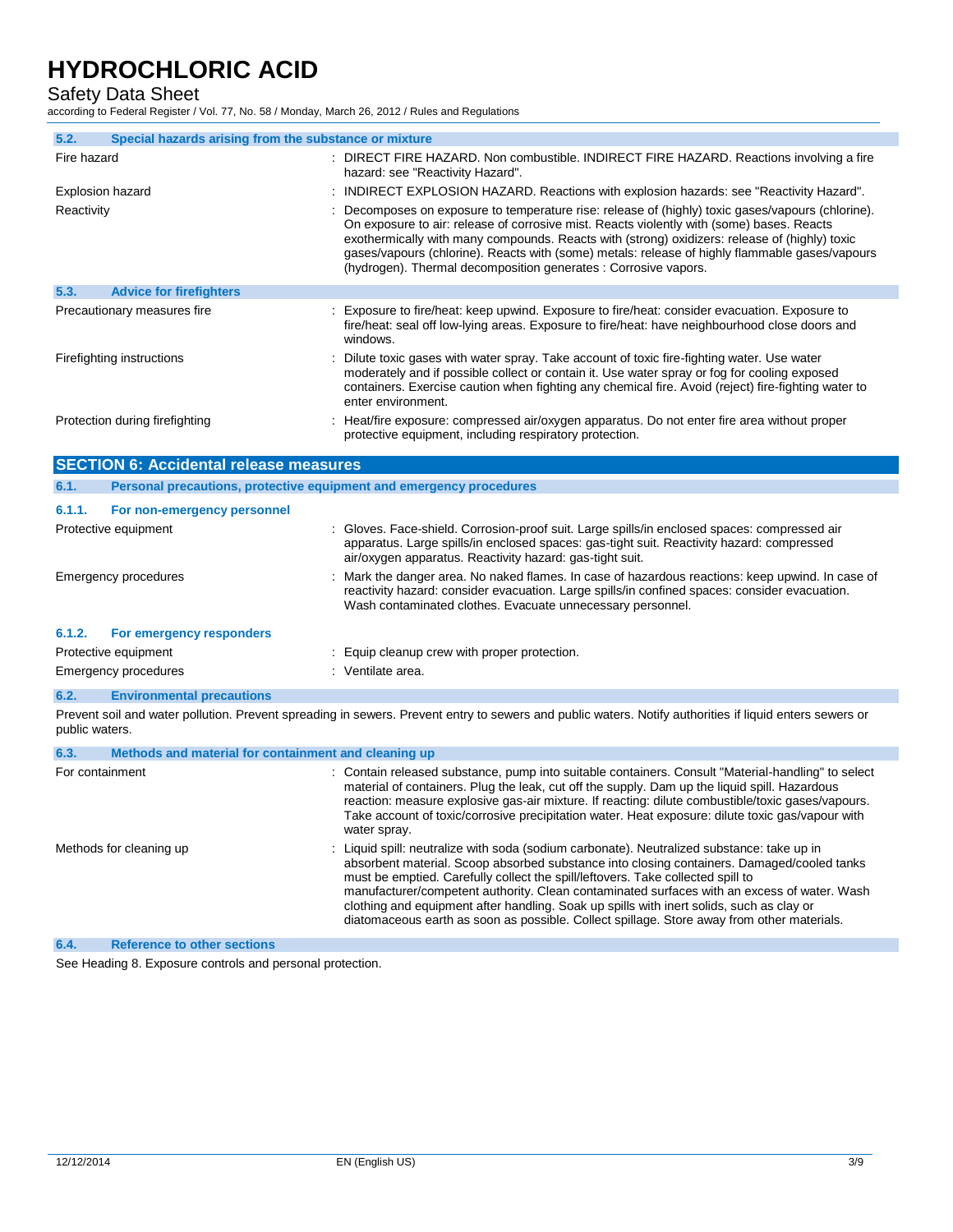## Safety Data Sheet

according to Federal Register / Vol. 77, No. 58 / Monday, March 26, 2012 / Rules and Regulations

| <b>SECTION 7: Handling and storage</b>                               |                                                                                                                                                                                                                                                                                                                                                                                                                                                                                                                                                                                                                                                                                                                                                                                                                                                                                                               |
|----------------------------------------------------------------------|---------------------------------------------------------------------------------------------------------------------------------------------------------------------------------------------------------------------------------------------------------------------------------------------------------------------------------------------------------------------------------------------------------------------------------------------------------------------------------------------------------------------------------------------------------------------------------------------------------------------------------------------------------------------------------------------------------------------------------------------------------------------------------------------------------------------------------------------------------------------------------------------------------------|
| <b>Precautions for safe handling</b><br>7.1.                         |                                                                                                                                                                                                                                                                                                                                                                                                                                                                                                                                                                                                                                                                                                                                                                                                                                                                                                               |
| Precautions for safe handling<br>Hygiene measures                    | Comply with the legal requirements. Remove contaminated clothing immediately. Clean<br>contaminated clothing. Thoroughly clean/dry the installation before use. Do not discharge the<br>waste into the drain. Keep away from naked flames/heat. Observe strict hygiene. Keep container<br>tightly closed. Measure the concentration in the air regularly. Carry operations in the open/under<br>local exhaust/ventilation or with respiratory protection. Wash hands and other exposed areas<br>with mild soap and water before eat, drink or smoke and when leaving work. Provide good<br>ventilation in process area to prevent formation of vapor. Do not breathe<br>fume/gas/mist/vapours/spray. Avoid contact during pregnancy/while nursing. Avoid breathing<br>fume/gas/mist/vapours/spray. Use only outdoors or in a well-ventilated area.<br>: Wash hands, forearms, face thoroughly after handling. |
|                                                                      |                                                                                                                                                                                                                                                                                                                                                                                                                                                                                                                                                                                                                                                                                                                                                                                                                                                                                                               |
| Conditions for safe storage, including any incompatibilities<br>7.2. |                                                                                                                                                                                                                                                                                                                                                                                                                                                                                                                                                                                                                                                                                                                                                                                                                                                                                                               |
| <b>Technical measures</b>                                            | : Comply with applicable regulations.                                                                                                                                                                                                                                                                                                                                                                                                                                                                                                                                                                                                                                                                                                                                                                                                                                                                         |
| Storage conditions                                                   | Keep only in the original container in a cool, well ventilated place away from : Direct sunlight.,<br>Heat sources. Keep container tightly closed.                                                                                                                                                                                                                                                                                                                                                                                                                                                                                                                                                                                                                                                                                                                                                            |
| Incompatible products                                                | : Strong bases, strong acids.                                                                                                                                                                                                                                                                                                                                                                                                                                                                                                                                                                                                                                                                                                                                                                                                                                                                                 |
| Incompatible materials                                               | Sources of ignition. Direct sunlight.                                                                                                                                                                                                                                                                                                                                                                                                                                                                                                                                                                                                                                                                                                                                                                                                                                                                         |
| Storage temperature                                                  | $: 2 - 25 °C$                                                                                                                                                                                                                                                                                                                                                                                                                                                                                                                                                                                                                                                                                                                                                                                                                                                                                                 |
| Heat-ignition                                                        | KEEP SUBSTANCE AWAY FROM: heat sources.                                                                                                                                                                                                                                                                                                                                                                                                                                                                                                                                                                                                                                                                                                                                                                                                                                                                       |
| Prohibitions on mixed storage                                        | KEEP SUBSTANCE AWAY FROM: oxidizing agents. (strong) bases. metals. amines.                                                                                                                                                                                                                                                                                                                                                                                                                                                                                                                                                                                                                                                                                                                                                                                                                                   |
| Storage area                                                         | : Ventilation at floor level. Keep locked up. Provide for a tub to collect spills. Meet the legal<br>requirements.                                                                                                                                                                                                                                                                                                                                                                                                                                                                                                                                                                                                                                                                                                                                                                                            |
| Special rules on packaging                                           | : SPECIAL REQUIREMENTS: closing. corrosion-proof. clean. correctly labelled. meet the legal<br>requirements. Secure fragile packagings in solid containers.                                                                                                                                                                                                                                                                                                                                                                                                                                                                                                                                                                                                                                                                                                                                                   |
| Packaging materials                                                  | : MATERIAL TO AVOID: steel. metal.                                                                                                                                                                                                                                                                                                                                                                                                                                                                                                                                                                                                                                                                                                                                                                                                                                                                            |
| <b>Specific end use(s)</b><br>7.3.                                   |                                                                                                                                                                                                                                                                                                                                                                                                                                                                                                                                                                                                                                                                                                                                                                                                                                                                                                               |
| No additional information available                                  |                                                                                                                                                                                                                                                                                                                                                                                                                                                                                                                                                                                                                                                                                                                                                                                                                                                                                                               |
| <b>SECTION 8: Exposure controls/personal protection</b>              |                                                                                                                                                                                                                                                                                                                                                                                                                                                                                                                                                                                                                                                                                                                                                                                                                                                                                                               |
| 8.1.<br><b>Control parameters</b>                                    |                                                                                                                                                                                                                                                                                                                                                                                                                                                                                                                                                                                                                                                                                                                                                                                                                                                                                                               |
| No additional information available                                  |                                                                                                                                                                                                                                                                                                                                                                                                                                                                                                                                                                                                                                                                                                                                                                                                                                                                                                               |
|                                                                      |                                                                                                                                                                                                                                                                                                                                                                                                                                                                                                                                                                                                                                                                                                                                                                                                                                                                                                               |
|                                                                      |                                                                                                                                                                                                                                                                                                                                                                                                                                                                                                                                                                                                                                                                                                                                                                                                                                                                                                               |

| 8.2.<br><b>Exposure controls</b>  |                                                                                                                                               |
|-----------------------------------|-----------------------------------------------------------------------------------------------------------------------------------------------|
| Personal protective equipment     | : Avoid all unnecessary exposure.                                                                                                             |
| Materials for protective clothing | : GIVE GOOD RESISTANCE: natural rubber, nitrile rubber,                                                                                       |
| Hand protection                   | : Gloves. Wear protective gloves.                                                                                                             |
| Eye protection                    | : Chemical goggles or face shield. Face shield.                                                                                               |
| Skin and body protection          | : Corrosion-proof clothing. Wear suitable protective clothing.                                                                                |
| Respiratory protection            | : Gas mask with filter type B. Gas mask with filter type E. High vapour/gas concentration: self-<br>contained respirator. Wear approved mask. |
| Other information                 | : When using, do not eat, drink or smoke.                                                                                                     |

## **SECTION 9: Physical and chemical properties**

| 9.1.                                        | Information on basic physical and chemical properties |  |  |
|---------------------------------------------|-------------------------------------------------------|--|--|
| Physical state                              | : Liquid                                              |  |  |
| Appearance                                  | $:$ Liquid.                                           |  |  |
| Molecular mass                              | $: 36.46$ g/mol                                       |  |  |
| Color                                       | : Colourless.                                         |  |  |
| Odor                                        | : Irritating/pungent odour.                           |  |  |
| Odor threshold                              | : No data available                                   |  |  |
| рH                                          | $\therefore$ < 1                                      |  |  |
| Relative evaporation rate (butyl acetate=1) | : No data available                                   |  |  |
| Melting point                               | : No data available                                   |  |  |
| Freezing point                              | $\therefore$ -30 °C                                   |  |  |
| Boiling point                               | : No data available                                   |  |  |
|                                             |                                                       |  |  |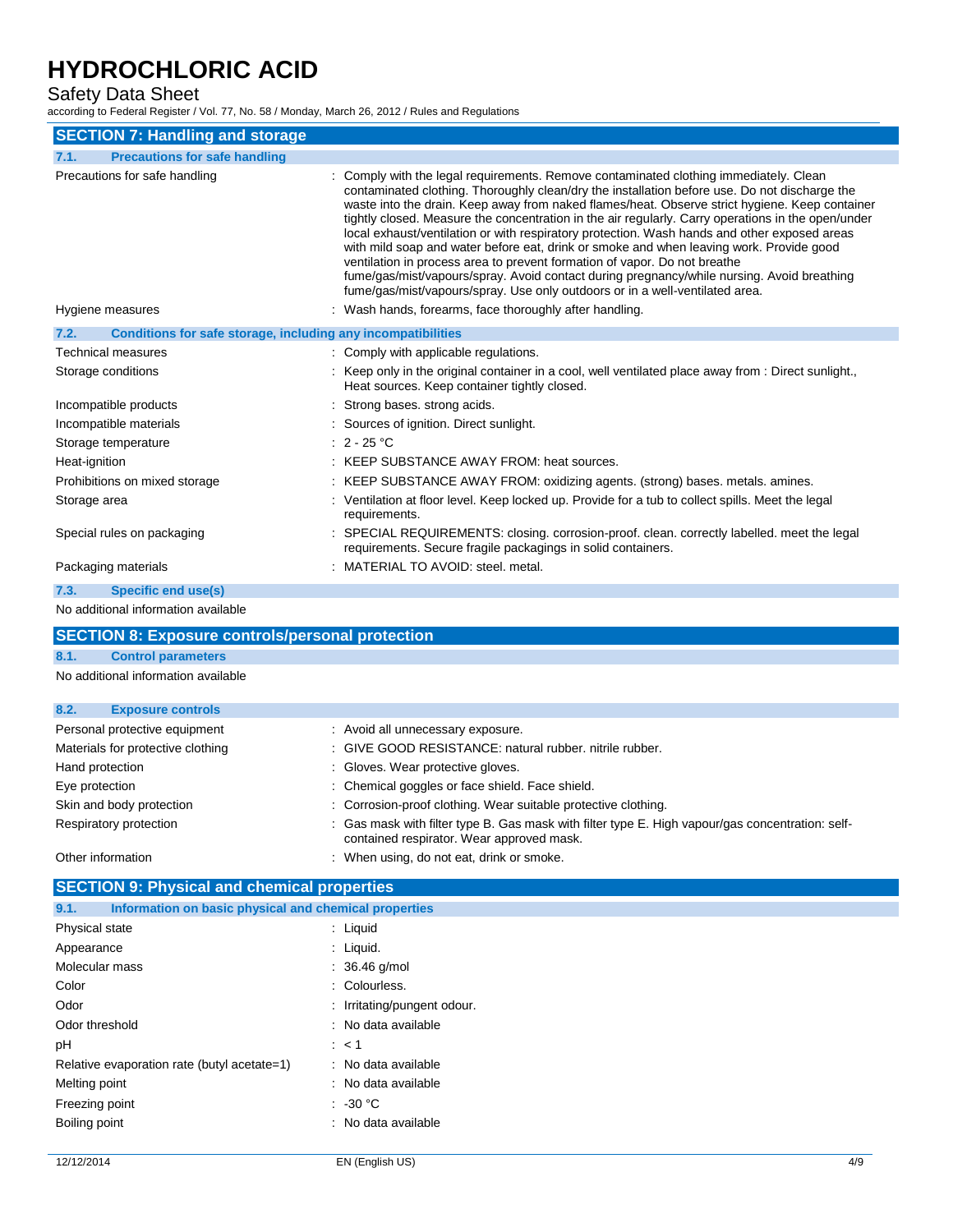### Safety Data Sheet

according to Federal Register / Vol. 77, No. 58 / Monday, March 26, 2012 / Rules and Regulations

| Flash point                                 | : Not applicable                                                                                    |
|---------------------------------------------|-----------------------------------------------------------------------------------------------------|
| Self ignition temperature                   | : Not applicable                                                                                    |
| Decomposition temperature                   | : No data available                                                                                 |
| Flammability (solid, gas)                   | : No data available                                                                                 |
| Vapor pressure                              | : No data available                                                                                 |
| Relative vapor density at 20 °C             | : No data available                                                                                 |
| Relative density                            | : 1.2                                                                                               |
| Density                                     | : 1190 kg/m <sup>3</sup>                                                                            |
| Solubility                                  | Soluble in water.<br>Water: Complete                                                                |
| Log Pow                                     | : 0.25 (QSAR)                                                                                       |
| Log Kow                                     | : No data available                                                                                 |
| Viscosity, kinematic                        | : No data available                                                                                 |
| Viscosity, dynamic                          | : $0.0023$ Pa.s (15 °C)                                                                             |
| Explosive properties                        | : No data available                                                                                 |
| Oxidizing properties                        | : No data available                                                                                 |
| Explosive limits                            | : No data available                                                                                 |
| <b>Other information</b><br>9.2.            |                                                                                                     |
| Minimum ignition energy                     | : Not applicable                                                                                    |
| VOC content                                 | : Not applicable                                                                                    |
| Other properties                            | : Gas/vapour heavier than air at $20^{\circ}$ C. Producing fumes/mist. Substance has acid reaction. |
| <b>SECTION 10: Stability and reactivity</b> |                                                                                                     |
| 10.1.<br><b>Reactivity</b>                  |                                                                                                     |

Decomposes on exposure to temperature rise: release of (highly) toxic gases/vapours (chlorine). On exposure to air: release of corrosive mist. Reacts violently with (some) bases. Reacts exothermically with many compounds. Reacts with (strong) oxidizers: release of (highly) toxic gases/vapours (chlorine). Reacts with (some) metals: release of highly flammable gases/vapours (hydrogen). Thermal decomposition generates : Corrosive vapors.

#### **10.2. Chemical stability**

No data available. Not established.

**10.3. Possibility of hazardous reactions**

#### Not established.

**10.4. Conditions to avoid**

Direct sunlight. Extremely high or low temperatures.

**10.5. Incompatible materials**

strong acids. Strong bases.

#### **10.6. Hazardous decomposition products**

fume. Carbon monoxide. Carbon dioxide. Thermal decomposition generates : Corrosive vapors.

| <b>SECTION 11: Toxicological information</b>  |                                            |     |  |
|-----------------------------------------------|--------------------------------------------|-----|--|
| Information on toxicological effects<br>11.1. |                                            |     |  |
|                                               |                                            |     |  |
| Acute toxicity                                | : Not classified                           |     |  |
| Skin corrosion/irritation                     | : Causes severe skin burns and eye damage. |     |  |
|                                               | pH: < 1                                    |     |  |
| Serious eye damage/irritation                 | : Not classified                           |     |  |
|                                               | pH: < 1                                    |     |  |
| Respiratory or skin sensitization             | : Not classified                           |     |  |
| Germ cell mutagenicity                        | : Not classified                           |     |  |
| Carcinogenicity                               | : Not classified                           |     |  |
| <b>HYDROCHLORIC ACID (7647-01-0)</b>          |                                            |     |  |
| IARC group                                    | 3 - Not Classifiable                       |     |  |
| Reproductive toxicity                         | : Not classified                           |     |  |
|                                               |                                            |     |  |
| 12/12/2014                                    | EN (English US)                            | 5/9 |  |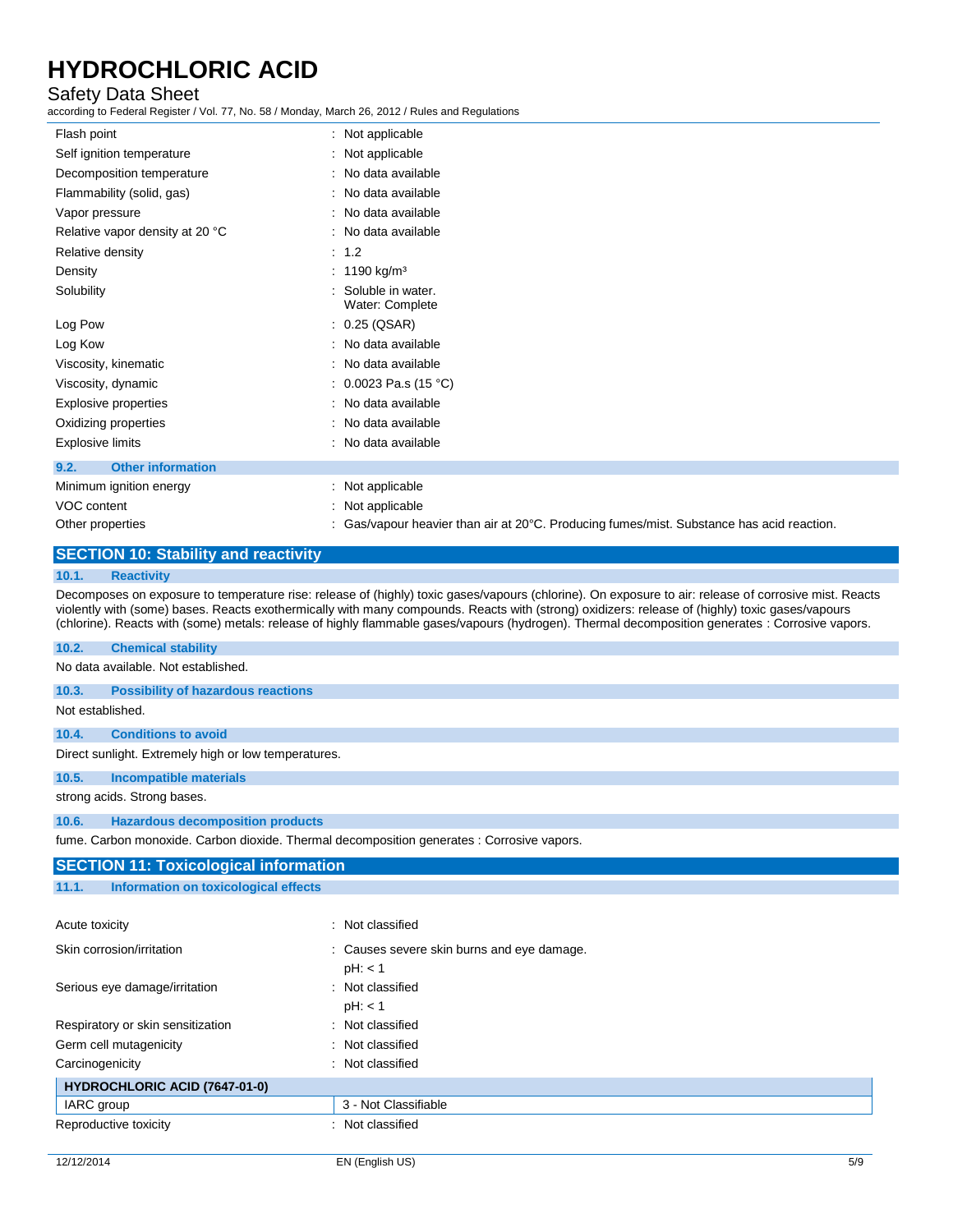### Safety Data Sheet

according to Federal Register / Vol. 77, No. 58 / Monday, March 26, 2012 / Rules and Regulations

| Specific target organ toxicity (single exposure)       | : May cause respiratory irritation.                                                                                                                                                                                                                                                                                                                                          |
|--------------------------------------------------------|------------------------------------------------------------------------------------------------------------------------------------------------------------------------------------------------------------------------------------------------------------------------------------------------------------------------------------------------------------------------------|
| Specific target organ toxicity (repeated<br>exposure)  | : Not classified                                                                                                                                                                                                                                                                                                                                                             |
| Aspiration hazard                                      | : Not classified                                                                                                                                                                                                                                                                                                                                                             |
| Potential Adverse human health effects and<br>symptoms | : Based on available data, the classification criteria are not met.                                                                                                                                                                                                                                                                                                          |
| Symptoms/injuries after inhalation                     | : Dry/sore throat. Coughing. Irritation of the respiratory tract. Irritation of the nasal mucous<br>membranes. EXPOSURE TO HIGH CONCENTRATIONS: Respiratory difficulties. Possible<br>laryngeal spasm/oedema. Corrosion of the upper respiratory tract. FOLLOWING SYMPTOMS<br>MAY APPEAR LATER: Risk of pneumonia. Risk of lung oedema. May cause respiratory<br>irritation. |
| Symptoms/injuries after skin contact                   | : Caustic burns/corrosion of the skin.                                                                                                                                                                                                                                                                                                                                       |
| Symptoms/injuries after eye contact                    | : Corrosion of the eye tissue. Permanent eye damage.                                                                                                                                                                                                                                                                                                                         |
| Symptoms/injuries after ingestion                      | : Burns to the gastric/intestinal mucosa. Blood in vomit. Possible esophageal perforation. Shock.                                                                                                                                                                                                                                                                            |

|                 | <b>SECTION 12: Ecological information</b> |                                                                                                                                                                                                         |
|-----------------|-------------------------------------------|---------------------------------------------------------------------------------------------------------------------------------------------------------------------------------------------------------|
| 12.1.           | <b>Toxicity</b>                           |                                                                                                                                                                                                         |
| Ecology - water |                                           | : Mild water pollutant (surface water). Ground water pollutant. Maximum concentration in drinking<br>water: 250 mg/l (chloride) (Directive 98/83/EC). Slightly harmful to fishes. Toxic to plankton. pH |

shift. Insufficient data available on ecotoxicity.

| <b>HYDROCHLORIC ACID (7647-01-0)</b> |                                                   |  |
|--------------------------------------|---------------------------------------------------|--|
| LC50 fish 1                          | 282 mg/l (96 h; Gambusia affinis; Pure substance) |  |
| EC50 Daphnia 1                       | < 56 mg/l (72 h; Daphnia magna; Pure substance)   |  |
| LC50 fish 2                          | 862 mg/l (Leuciscus idus; Pure substance)         |  |
| TLM fish 1                           | 282 ppm (96 h; Gambusia affinis; Pure substance)  |  |

### **12.2. Persistence and degradability**

| <b>HYDROCHLORIC ACID (7647-01-0)</b> |                                                                                                              |  |
|--------------------------------------|--------------------------------------------------------------------------------------------------------------|--|
| Persistence and degradability        | Biodegradability: not applicable. No (test)data on mobility of the components available. Not<br>established. |  |
| Biochemical oxygen demand (BOD)      | Not applicable                                                                                               |  |
| Chemical oxygen demand (COD)         | Not applicable                                                                                               |  |
| ThOD                                 | Not applicable                                                                                               |  |
| BOD (% of ThOD)                      | Not applicable                                                                                               |  |

| 12.3.<br><b>Bioaccumulative potential</b> |                                                                   |  |  |
|-------------------------------------------|-------------------------------------------------------------------|--|--|
| <b>HYDROCHLORIC ACID (7647-01-0)</b>      |                                                                   |  |  |
| Log Pow                                   | $0.25$ (QSAR)                                                     |  |  |
| Bioaccumulative potential                 | Low potential for bioaccumulation (Log Kow < 4). Not established. |  |  |
| 12.4.<br><b>Mobility in soil</b>          |                                                                   |  |  |
| <b>HYDROCHLORIC ACID (7647-01-0)</b>      |                                                                   |  |  |
| Ecology - soil                            | May be harmful to plant growth, blooming and fruit formation.     |  |  |
|                                           |                                                                   |  |  |
| 42E<br>Other adverse effects              |                                                                   |  |  |

#### **12.5. Other adverse effects**

Other information **COLOREGY COLOREGY COLOREGY COLOREGY COLOREGY COLOREGY COLOREGY COLOREGY COLOREGY COLOREGY COLOREGY COLOREGY COLOREGY COLOREGY COLOREGY COLOREGY COLOREGY COLOREGY COLOR** 

|       | <b>SECTION 13: Disposal considerations</b> |                                                                                                                                                                                                                                                                                                                                                                                                                                                                                                                                                                                                                                                                                                                                                                                                                                                                                                                          |
|-------|--------------------------------------------|--------------------------------------------------------------------------------------------------------------------------------------------------------------------------------------------------------------------------------------------------------------------------------------------------------------------------------------------------------------------------------------------------------------------------------------------------------------------------------------------------------------------------------------------------------------------------------------------------------------------------------------------------------------------------------------------------------------------------------------------------------------------------------------------------------------------------------------------------------------------------------------------------------------------------|
| 13.1. | <b>Waste treatment methods</b>             |                                                                                                                                                                                                                                                                                                                                                                                                                                                                                                                                                                                                                                                                                                                                                                                                                                                                                                                          |
|       | Waste disposal recommendations             | : Remove waste in accordance with local and/or national regulations. Hazardous waste shall not<br>be mixed together with other waste. Different types of hazardous waste shall not be mixed<br>together if this may entail a risk of pollution or create problems for the further management of the<br>waste. Hazardous waste shall be managed responsibly. All entities that store, transport or handle<br>hazardous waste shall take the necessary measures to prevent risks of pollution or damage to<br>people or animals. Recycle by distillation. Dehydrate/make insoluble. Immobilize the toxic or<br>harmful components. Remove to an authorized dump (Class I). Treat using the best available<br>techniques before discharge into drains or the aguatic environment. Dispose in a safe manner in<br>accordance with local/national regulations. Dispose of contents/container to Local/Federal<br>regulations. |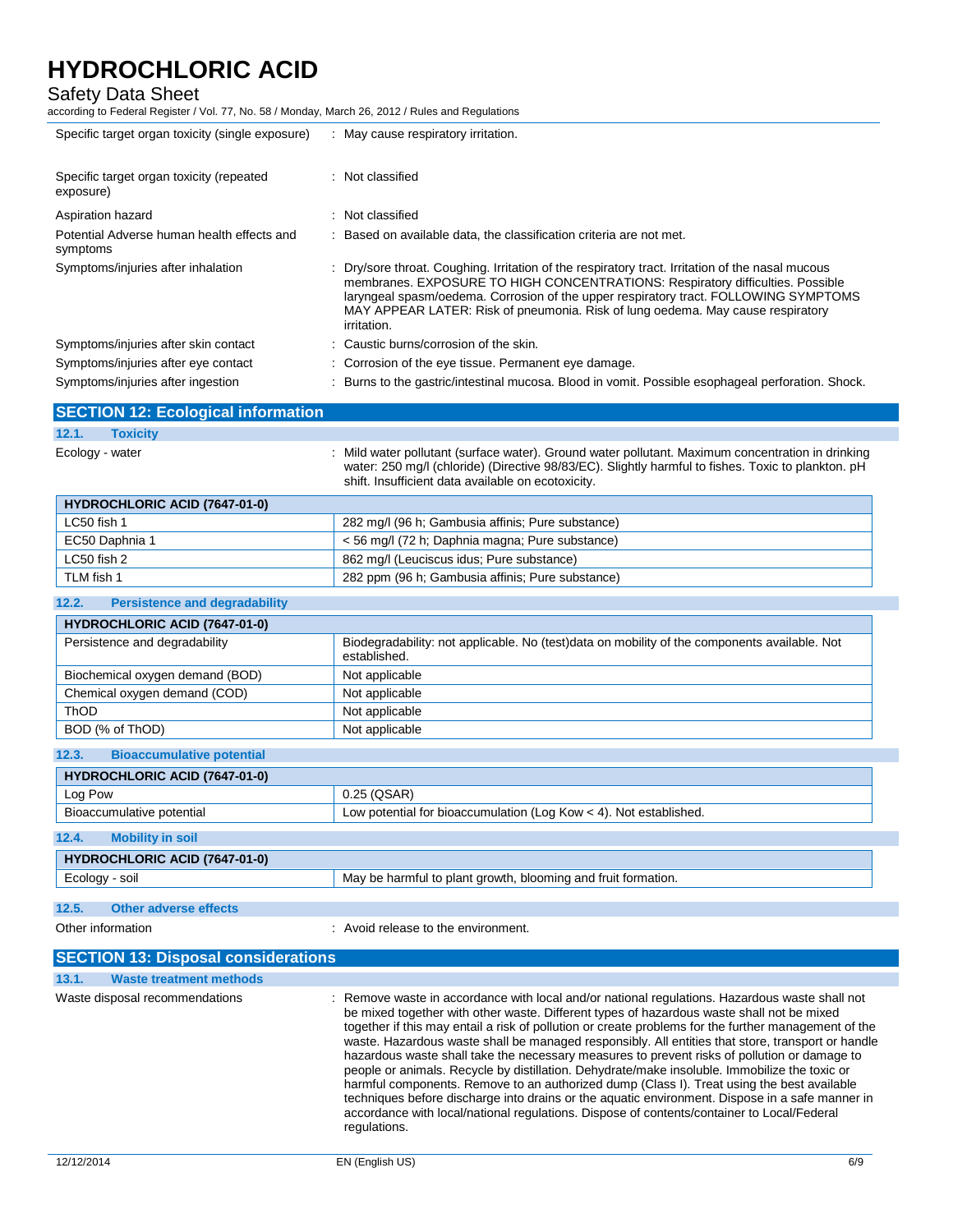## Safety Data Sheet

according to Federal Register / Vol. 77, No. 58 / Monday, March 26, 2012 / Rules and Regulations

| Additional information                                                    | : LWCA (the Netherlands): KGA category 01. Hazardous waste according to Directive<br>2008/98/EC.                                                                                                                                                                                                                                                                                                                                                                                                                                                                                                                                                                                                                                                                                                                                                                                                                                                                                                                                                                                                                                                                                                                                                                                                                                                                                                                                                                                                                                                                                                                                                                                                                                                                                                                                                                                                                                                                       |
|---------------------------------------------------------------------------|------------------------------------------------------------------------------------------------------------------------------------------------------------------------------------------------------------------------------------------------------------------------------------------------------------------------------------------------------------------------------------------------------------------------------------------------------------------------------------------------------------------------------------------------------------------------------------------------------------------------------------------------------------------------------------------------------------------------------------------------------------------------------------------------------------------------------------------------------------------------------------------------------------------------------------------------------------------------------------------------------------------------------------------------------------------------------------------------------------------------------------------------------------------------------------------------------------------------------------------------------------------------------------------------------------------------------------------------------------------------------------------------------------------------------------------------------------------------------------------------------------------------------------------------------------------------------------------------------------------------------------------------------------------------------------------------------------------------------------------------------------------------------------------------------------------------------------------------------------------------------------------------------------------------------------------------------------------------|
| Ecology - waste materials                                                 | : Avoid release to the environment.                                                                                                                                                                                                                                                                                                                                                                                                                                                                                                                                                                                                                                                                                                                                                                                                                                                                                                                                                                                                                                                                                                                                                                                                                                                                                                                                                                                                                                                                                                                                                                                                                                                                                                                                                                                                                                                                                                                                    |
| <b>SECTION 14: Transport information</b>                                  |                                                                                                                                                                                                                                                                                                                                                                                                                                                                                                                                                                                                                                                                                                                                                                                                                                                                                                                                                                                                                                                                                                                                                                                                                                                                                                                                                                                                                                                                                                                                                                                                                                                                                                                                                                                                                                                                                                                                                                        |
| In accordance with DOT                                                    |                                                                                                                                                                                                                                                                                                                                                                                                                                                                                                                                                                                                                                                                                                                                                                                                                                                                                                                                                                                                                                                                                                                                                                                                                                                                                                                                                                                                                                                                                                                                                                                                                                                                                                                                                                                                                                                                                                                                                                        |
| Transport document description                                            | : UN1789 Hydrochloric acid, 8, II                                                                                                                                                                                                                                                                                                                                                                                                                                                                                                                                                                                                                                                                                                                                                                                                                                                                                                                                                                                                                                                                                                                                                                                                                                                                                                                                                                                                                                                                                                                                                                                                                                                                                                                                                                                                                                                                                                                                      |
| UN-No.(DOT)                                                               | : 1789                                                                                                                                                                                                                                                                                                                                                                                                                                                                                                                                                                                                                                                                                                                                                                                                                                                                                                                                                                                                                                                                                                                                                                                                                                                                                                                                                                                                                                                                                                                                                                                                                                                                                                                                                                                                                                                                                                                                                                 |
| DOT NA no.                                                                | : UN1789                                                                                                                                                                                                                                                                                                                                                                                                                                                                                                                                                                                                                                                                                                                                                                                                                                                                                                                                                                                                                                                                                                                                                                                                                                                                                                                                                                                                                                                                                                                                                                                                                                                                                                                                                                                                                                                                                                                                                               |
| DOT Proper Shipping Name                                                  | : Hydrochloric acid                                                                                                                                                                                                                                                                                                                                                                                                                                                                                                                                                                                                                                                                                                                                                                                                                                                                                                                                                                                                                                                                                                                                                                                                                                                                                                                                                                                                                                                                                                                                                                                                                                                                                                                                                                                                                                                                                                                                                    |
| Department of Transportation (DOT) Hazard<br>Classes                      | : 8 - Class 8 - Corrosive material 49 CFR 173.136                                                                                                                                                                                                                                                                                                                                                                                                                                                                                                                                                                                                                                                                                                                                                                                                                                                                                                                                                                                                                                                                                                                                                                                                                                                                                                                                                                                                                                                                                                                                                                                                                                                                                                                                                                                                                                                                                                                      |
| Hazard labels (DOT)                                                       | : 8 - Corrosive                                                                                                                                                                                                                                                                                                                                                                                                                                                                                                                                                                                                                                                                                                                                                                                                                                                                                                                                                                                                                                                                                                                                                                                                                                                                                                                                                                                                                                                                                                                                                                                                                                                                                                                                                                                                                                                                                                                                                        |
| Packing group (DOT)                                                       | : II - Medium Danger                                                                                                                                                                                                                                                                                                                                                                                                                                                                                                                                                                                                                                                                                                                                                                                                                                                                                                                                                                                                                                                                                                                                                                                                                                                                                                                                                                                                                                                                                                                                                                                                                                                                                                                                                                                                                                                                                                                                                   |
| DOT Special Provisions (49 CFR 172.102)                                   | : A3 - For combination packaging, if glass inner packaging (including ampoules) are used, they<br>must be packed with absorbent material in tightly closed metal receptacles before packing in<br>outer packaging.<br>A6 - For combination packaging, if plastic inner packaging are used, they must be packed in<br>tightly closed metal receptacles before packing in outer packaging.<br>B3 - MC 300, MC 301, MC 302, MC 303, MC 305, and MC 306 and DOT 406 cargo tanks and<br>DOT 57 portable tanks are not authorized.<br>B15 - Packaging must be protected with non-metallic linings impervious to the lading or have a<br>suitable corrosion allowance.<br>IB2 - Authorized IBCs: Metal (31A, 31B and 31N); Rigid plastics (31H1 and 31H2); Composite<br>(31HZ1). Additional Requirement: Only liquids with a vapor pressure less than or equal to 110<br>kPa at 50 C (1.1 bar at 122 F), or 130 kPa at 55 C (1.3 bar at 131 F) are authorized.<br>N41 - Metal construction materials are not authorized for any part of a packaging which is<br>normally in contact with the hazardous material.<br>T8 - 4 178.274(d)(2) Normal Prohibited<br>TP2 - a. The maximum degree of filling must not exceed the degree of filling determined by the<br>following: (image) Where: tr is the maximum mean bulk temperature during transport, if is the<br>temperature in degrees celsius of the liquid during filling, and a is the mean coefficient of cubical<br>expansion of the liquid between the mean temperature of the liquid during filling (tf) and the<br>maximum mean bulk temperature during transportation (tr) both in degrees celsius. b. For<br>liquids transported under ambient conditions may be calculated using the formula: (image)<br>Where: d15 and d50 are the densities (in units of mass per unit volume) of the liquid at 15 C (59<br>F) and 50 C (122 F), respectively.<br>TP12 - This material is considered highly corrosive to steel. |
| DOT Packaging Exceptions (49 CFR 173.xxx)                                 | : 154                                                                                                                                                                                                                                                                                                                                                                                                                                                                                                                                                                                                                                                                                                                                                                                                                                                                                                                                                                                                                                                                                                                                                                                                                                                                                                                                                                                                                                                                                                                                                                                                                                                                                                                                                                                                                                                                                                                                                                  |
| DOT Packaging Non Bulk (49 CFR 173.xxx)                                   | : 202                                                                                                                                                                                                                                                                                                                                                                                                                                                                                                                                                                                                                                                                                                                                                                                                                                                                                                                                                                                                                                                                                                                                                                                                                                                                                                                                                                                                                                                                                                                                                                                                                                                                                                                                                                                                                                                                                                                                                                  |
| DOT Packaging Bulk (49 CFR 173.xxx)                                       | : 242                                                                                                                                                                                                                                                                                                                                                                                                                                                                                                                                                                                                                                                                                                                                                                                                                                                                                                                                                                                                                                                                                                                                                                                                                                                                                                                                                                                                                                                                                                                                                                                                                                                                                                                                                                                                                                                                                                                                                                  |
| DOT Quantity Limitations Passenger aircraft/rail : 1 L<br>(49 CFR 173.27) |                                                                                                                                                                                                                                                                                                                                                                                                                                                                                                                                                                                                                                                                                                                                                                                                                                                                                                                                                                                                                                                                                                                                                                                                                                                                                                                                                                                                                                                                                                                                                                                                                                                                                                                                                                                                                                                                                                                                                                        |
| DOT Quantity Limitations Cargo aircraft only (49 : 30 L<br>CFR 175.75)    |                                                                                                                                                                                                                                                                                                                                                                                                                                                                                                                                                                                                                                                                                                                                                                                                                                                                                                                                                                                                                                                                                                                                                                                                                                                                                                                                                                                                                                                                                                                                                                                                                                                                                                                                                                                                                                                                                                                                                                        |
| DOT Vessel Stowage Location                                               | : C - The material must be stowed "on deck only" on a cargo vessel and on a passenger vessel.                                                                                                                                                                                                                                                                                                                                                                                                                                                                                                                                                                                                                                                                                                                                                                                                                                                                                                                                                                                                                                                                                                                                                                                                                                                                                                                                                                                                                                                                                                                                                                                                                                                                                                                                                                                                                                                                          |
| <b>Additional information</b>                                             |                                                                                                                                                                                                                                                                                                                                                                                                                                                                                                                                                                                                                                                                                                                                                                                                                                                                                                                                                                                                                                                                                                                                                                                                                                                                                                                                                                                                                                                                                                                                                                                                                                                                                                                                                                                                                                                                                                                                                                        |
| Other information                                                         | : No supplementary information available.                                                                                                                                                                                                                                                                                                                                                                                                                                                                                                                                                                                                                                                                                                                                                                                                                                                                                                                                                                                                                                                                                                                                                                                                                                                                                                                                                                                                                                                                                                                                                                                                                                                                                                                                                                                                                                                                                                                              |
| State during transport (ADR-RID)                                          | : as liquid.                                                                                                                                                                                                                                                                                                                                                                                                                                                                                                                                                                                                                                                                                                                                                                                                                                                                                                                                                                                                                                                                                                                                                                                                                                                                                                                                                                                                                                                                                                                                                                                                                                                                                                                                                                                                                                                                                                                                                           |
| <b>ADR</b>                                                                |                                                                                                                                                                                                                                                                                                                                                                                                                                                                                                                                                                                                                                                                                                                                                                                                                                                                                                                                                                                                                                                                                                                                                                                                                                                                                                                                                                                                                                                                                                                                                                                                                                                                                                                                                                                                                                                                                                                                                                        |
| Transport document description                                            | : UN 1789, 8, II, $(E)$                                                                                                                                                                                                                                                                                                                                                                                                                                                                                                                                                                                                                                                                                                                                                                                                                                                                                                                                                                                                                                                                                                                                                                                                                                                                                                                                                                                                                                                                                                                                                                                                                                                                                                                                                                                                                                                                                                                                                |
| Packing group (ADR)                                                       | $\pm$ 11                                                                                                                                                                                                                                                                                                                                                                                                                                                                                                                                                                                                                                                                                                                                                                                                                                                                                                                                                                                                                                                                                                                                                                                                                                                                                                                                                                                                                                                                                                                                                                                                                                                                                                                                                                                                                                                                                                                                                               |
| Class (ADR)                                                               | : 8 - Corrosive substances                                                                                                                                                                                                                                                                                                                                                                                                                                                                                                                                                                                                                                                                                                                                                                                                                                                                                                                                                                                                                                                                                                                                                                                                                                                                                                                                                                                                                                                                                                                                                                                                                                                                                                                                                                                                                                                                                                                                             |
| Hazard identification number (Kemler No.)                                 | : 80                                                                                                                                                                                                                                                                                                                                                                                                                                                                                                                                                                                                                                                                                                                                                                                                                                                                                                                                                                                                                                                                                                                                                                                                                                                                                                                                                                                                                                                                                                                                                                                                                                                                                                                                                                                                                                                                                                                                                                   |
| Classification code (ADR)                                                 | $\therefore$ C1                                                                                                                                                                                                                                                                                                                                                                                                                                                                                                                                                                                                                                                                                                                                                                                                                                                                                                                                                                                                                                                                                                                                                                                                                                                                                                                                                                                                                                                                                                                                                                                                                                                                                                                                                                                                                                                                                                                                                        |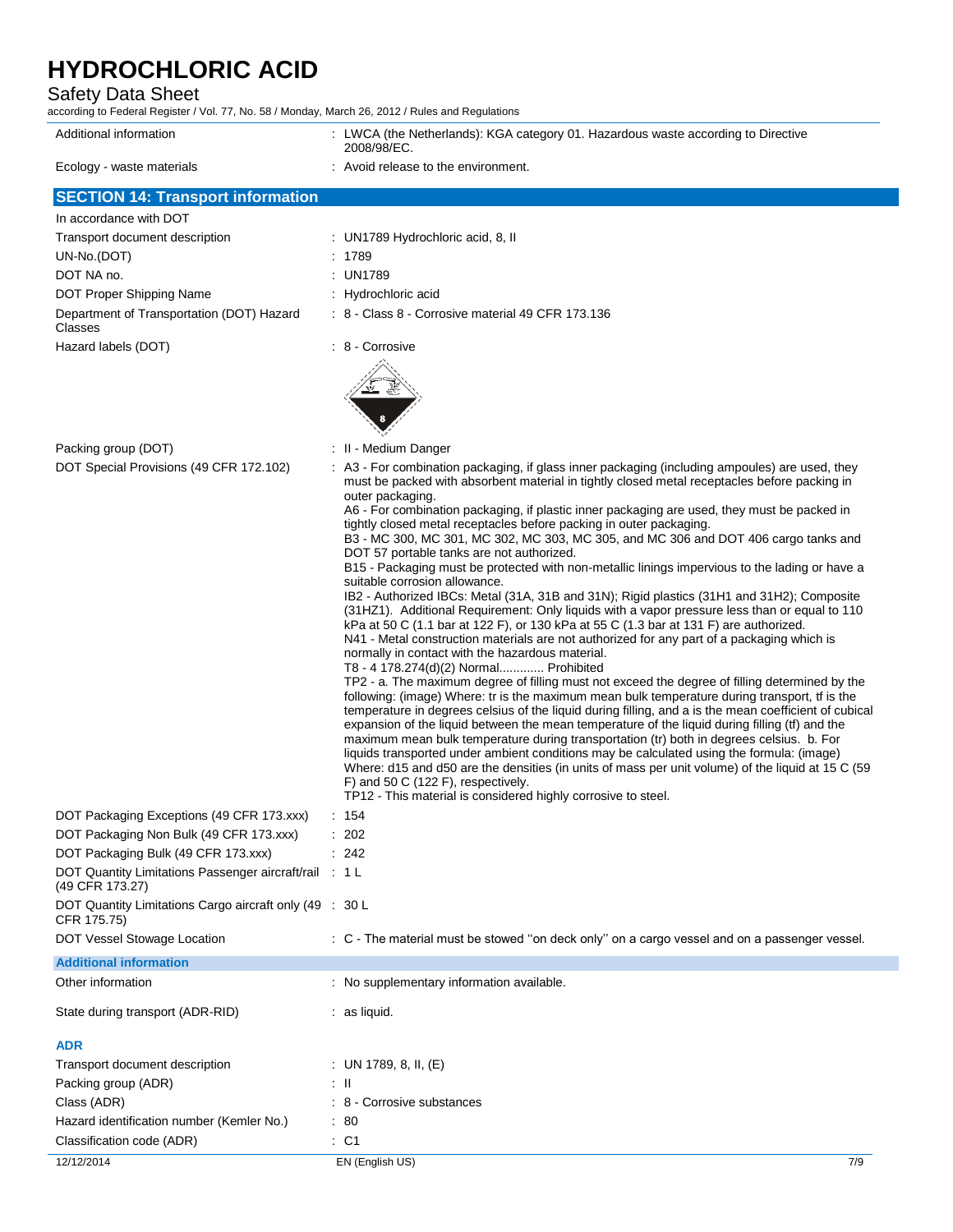## Safety Data Sheet

| according to Federal Register / Vol. 77, No. 58 / Monday, March 26, 2012 / Rules and Regulations |                            |  |  |
|--------------------------------------------------------------------------------------------------|----------------------------|--|--|
| Danger labels (ADR)                                                                              | : 8 - Corrosive substances |  |  |
| Orange plates                                                                                    | 80<br>1789                 |  |  |
| Tunnel restriction code                                                                          | : E                        |  |  |
| <b>Transport by sea</b>                                                                          |                            |  |  |
| UN-No. (IMDG)                                                                                    | 1789<br>÷                  |  |  |
| Class (IMDG)                                                                                     | : 8 - Corrosive substances |  |  |
| EmS-No. (1)                                                                                      | F A                        |  |  |
| EmS-No. (2)                                                                                      | $: S-B$                    |  |  |
| <b>Air transport</b>                                                                             |                            |  |  |
| UN-No.(IATA)                                                                                     | 1789                       |  |  |
| Class (IATA)                                                                                     | 8 - Corrosives             |  |  |
| Packing group (IATA)                                                                             | II - Medium Danger         |  |  |
|                                                                                                  |                            |  |  |

## **SECTION 15: Regulatory information**

| <b>15.1. US Federal regulations</b>                                                                                                        |         |  |  |
|--------------------------------------------------------------------------------------------------------------------------------------------|---------|--|--|
| <b>HYDROCHLORIC ACID (7647-01-0)</b>                                                                                                       |         |  |  |
| Listed on the United States TSCA (Toxic Substances Control Act) inventory<br>Listed on SARA Section 313 (Specific toxic chemical listings) |         |  |  |
| RQ (Reportable quantity, section 304 of EPA's<br>List of Lists):                                                                           | 5000 lb |  |  |

#### **15.2. International regulations**

#### **CANADA**

No additional information available

#### **EU-Regulations**

No additional information available

### **Classification according to Regulation (EC) No. 1272/2008 [CLP]**

Skin Corr. 1B H314 STOT SE 3 H335 Full text of H-phrases: see section 16

#### **Classification according to Directive 67/548/EEC or 1999/45/EC**

C; R34 Xi; R37 Full text of R-phrases: see section 16

#### **15.2.2. National regulations**

No additional information available

### **15.3. US State regulations**

| <b>HYDROCHLORIC ACID(7647-01-0)</b> |                                                                                                         |
|-------------------------------------|---------------------------------------------------------------------------------------------------------|
| State or local regulations          | U.S. - Massachusetts - Right To Know List<br>U.S. - New Jersey - Right to Know Hazardous Substance List |
|                                     |                                                                                                         |